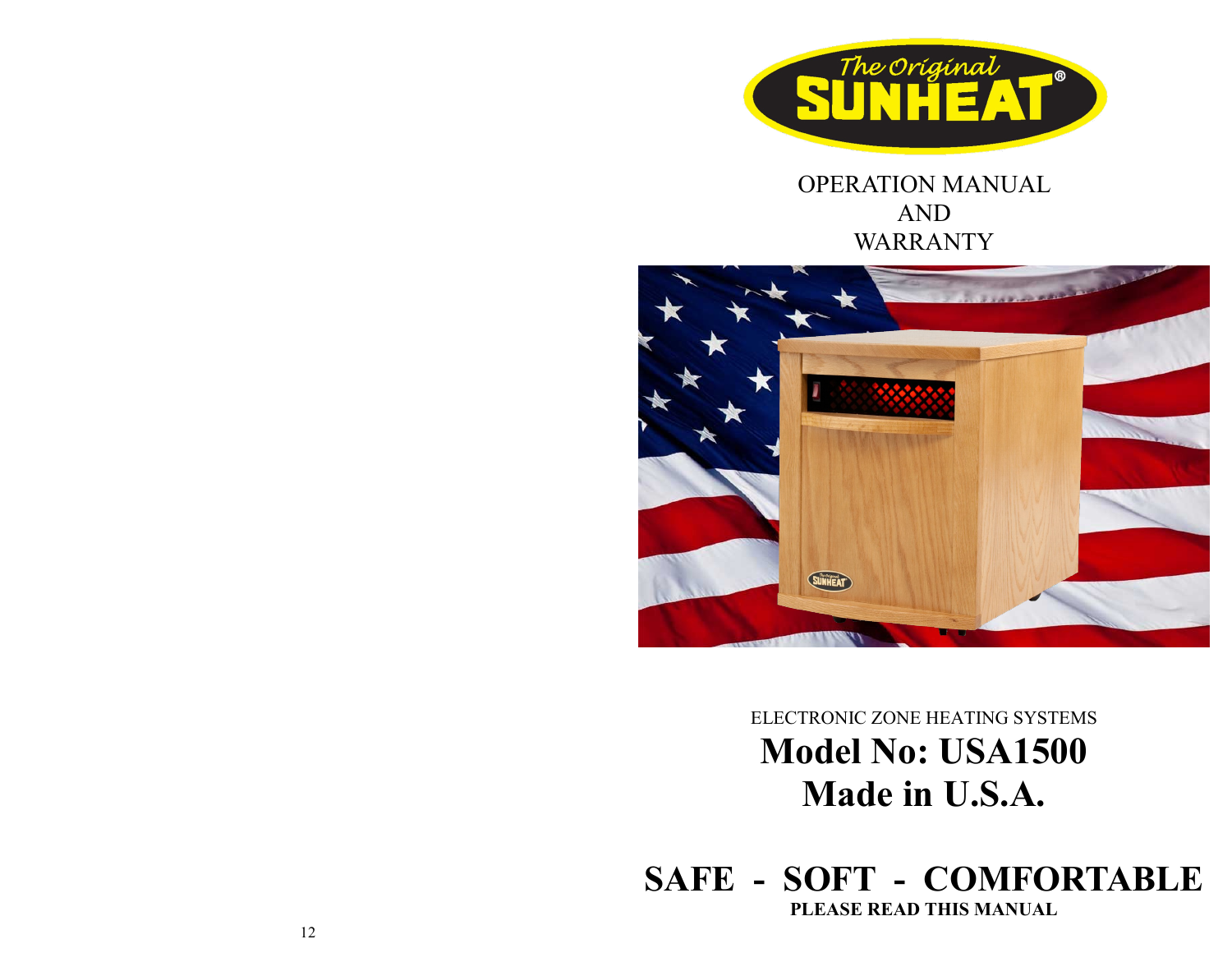## **WARRANTY CARD**

### **SUNHEAT International**

3724 Arch Ave. Grand Island, NE 68803

## **1-877-467-8643**

TO REGISTER WARRANTY ONLINE OR FOR DEALER INQUIRIES GO TO

#### **WWW.SUNHEAT.COM**

OR

CLIP AND RETURN THE WARRANTY CARD BELOW.  $\mathcal{L}_\text{max}$  and  $\mathcal{L}_\text{max}$  and  $\mathcal{L}_\text{max}$  and  $\mathcal{L}_\text{max}$  and  $\mathcal{L}_\text{max}$ 

#### **SUNHEAT Warranty Registration**

Please return this card within 30 days of purchase to activate your warranty.

#### **THANK YOU**

| NAME:                    | PHONE:      |
|--------------------------|-------------|
| ADDRESS:                 |             |
| CITY:                    | STATE: ZIP: |
| EMAIL ADDRESS:           |             |
| DEALER PURCHASED FROM:   |             |
| <b>DEALER'S ADDRESS:</b> |             |
| MODEL#:                  | SERIAL#:    |
| DATE PURCHASED: Month    | Year<br>Day |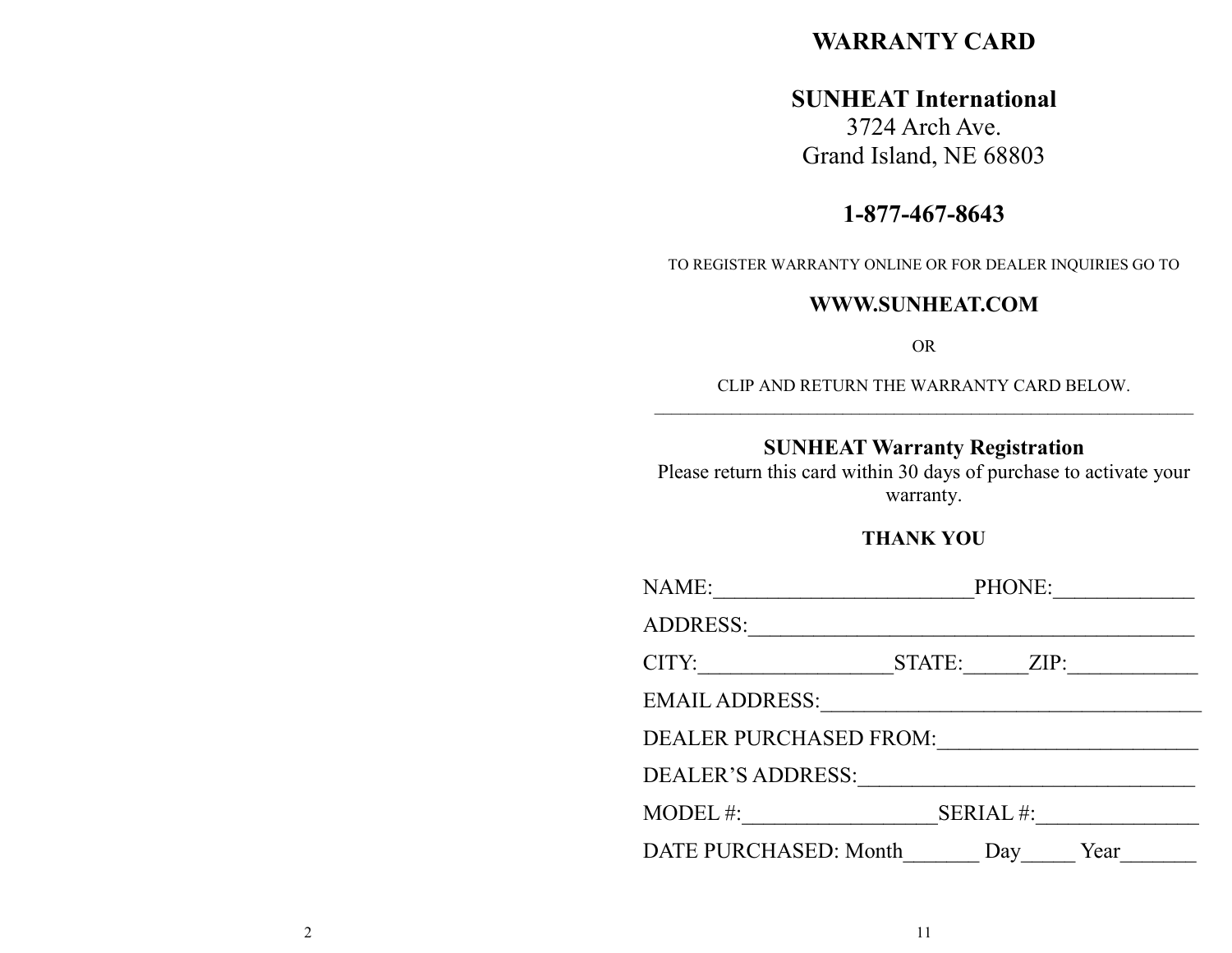## **CONTENTS PAGE**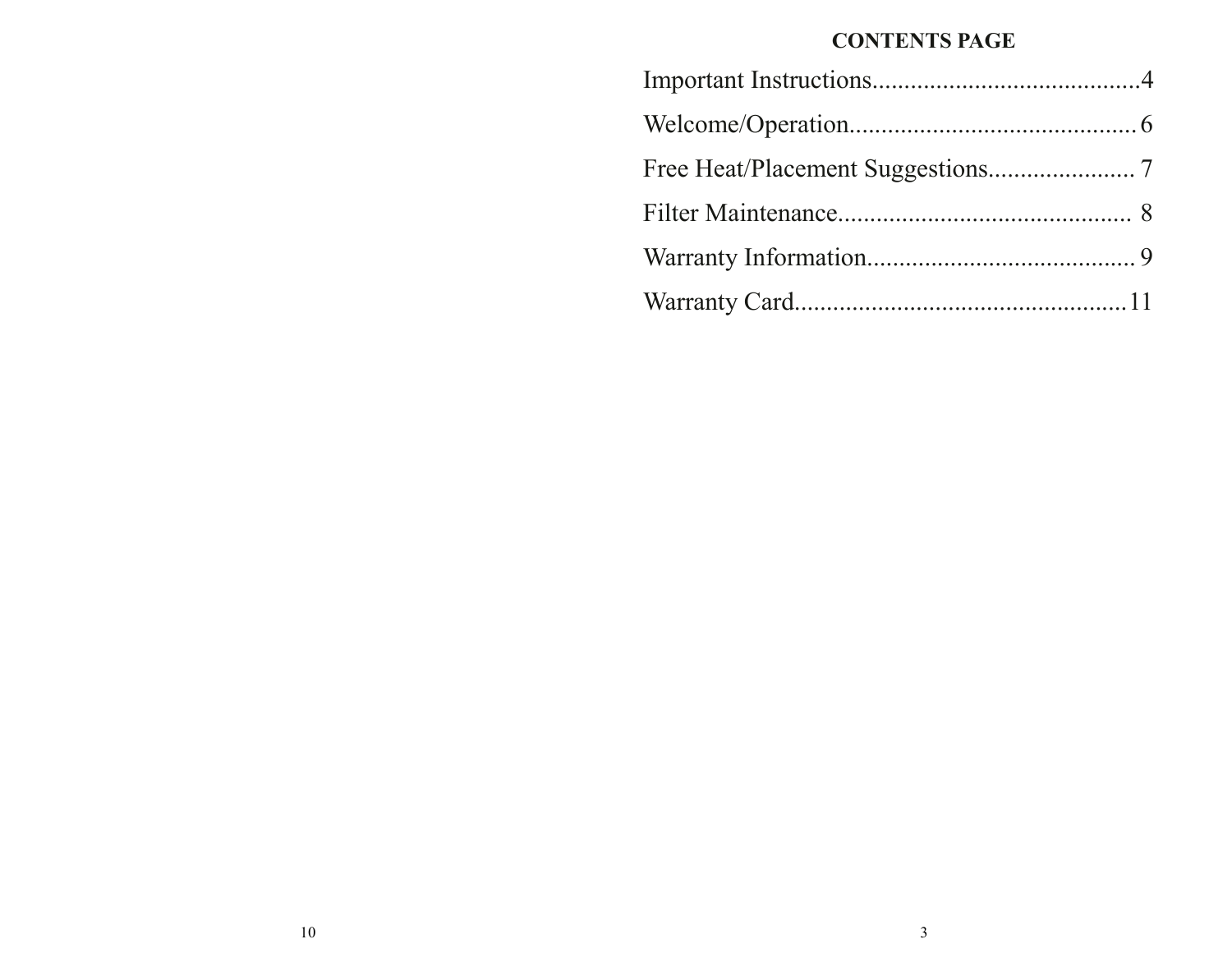## **IMPORTANT INSTRUCTIONS READ ALL INSTRUCTIONS BEFORE USING THE HEATER.**





## **IMPROPER USE COULD RESULT IN RISK OF ELECTRIC SHOCK, FIRE AND INJURY TO PEOPLE.**

**WARNING** 

- (1) The grill of the heater is hot when in use. To avoid burns, do not let bare skin touch hot surfaces. If provided, use handles when moving this heater. Keep combustible materials such as furniture, pillows, bedding, papers, clothes and curtains at least 3 feet (0.9m) from the front of the heater and keep them away from the sides and the rear.
- (2) Extreme caution is necessary when any heater is used by or near children or invalids and whenever the heater is left operating and unattended.
- (3) Always unplug heater when not in use.
- (4) Do not operate any heater with a damaged cord, plug or after the heater malfunctions, has been dropped or damaged in any manner. Return heater to authorized service facility for examination, electrical or mechanical adjustment, or repair.
- (5)Do not use the heater outdoors or for heating construction sites.
- (6)The heater is not intended for use in bathrooms, laundry areas and similar indoor locations, areas with standing water, a shower or swimming pool. Never locate heater where it may fall into a bathtub or other water container.
- (7)Do not run cord under carpeting. Do not cover cord with throw rugs, runners, or similar coverings. Arrange cord away from traffic area and where it will not be tripped over.
- 8) To disconnect heater, turn controls to off, when the fan shuts off remove plug from outlet.
- (9) Do not plug heater into any other cord connecting device such as a power strip, surge protector, multiple outlet adapter, grounding adapter or outlet-type air fresheners. Plug into a 3-prong 120v 15 amp or higher grounded circuit receptacle only.
- 10) Do not insert or allow foreign objects to enter any ventilation or exhaust opening as this may cause an electric shock or fire, or damage the heater.
- (11)To prevent a possible fire, do not block air intakes or exhaust in any manner. Do not use on soft surfaces, like a bed, where openings may become blocked
- 12) Do not block the front or rear of the heater.
- (13) Do not place anything directly in front of the heater.

# **LIMITED FIVE YEAR WARRANTY**



**WARRANTY:** The Company warrants this product to the original purchaser or gift recipient, to be free from defects in workmanship and material under normal use and service, for a period of five years from the date of purchase. LIMITATIONS: ALL WARRANTIES IMPLIED BY LAW, INCLUDING THE IMPLIED WARRANTIES OF MERCHANTABILITY AND FITNESS FOR A PARTICULAR PURPOSE, ARE EXPRESSLY LIMITED TO THE DURATION OF THE LIMITED WARRANTIES SET FORTH ABOVE. IN NO EVENT SHALL THE COMPANY BE LIABLE FOR ANY INCIDEN-TAL OR CONSEQUENTIAL DAMAGES, LOSS OF PROFIT OR MEDI-CAL EXPENSES CAUSED BY ANY DEFECT, FAILURE, MISUSE OR MALFUNCTION OF THIS PRODUCT.

Some jurisdictions do not allow the exclusion or limitation of incidental or consequential damages, so these limitations or exclusions may not apply to you. The Company will not be responsible for damages or losses, direct or indirect, caused by misuse, abuse, accident, negligence, product alteration, connecting to an improper electrical supply, acts of God, conditions of transportation or storage, or failure to follow instructions. The Company will not be responsible for any statements that are made or published, written or oral, that are inconsistent with this written warranty, or which are misleading or inconsistent with the facts as published in the literature or specifications by the company.

**WARRANTY CLAIM PROCEDURE:** Any product that proves to be defective within the warranty period must be delivered to the nearest SUNHEAT Warranty Service Center or to the address below. All transportation charges are the responsibility of the consumer. A copy of the original receipt must accompany all warranty claims.

# SUNHEAT International

3724 Arch Ave. Grand Island, NE 68803

www.sunheat.com **1-877-467-8643**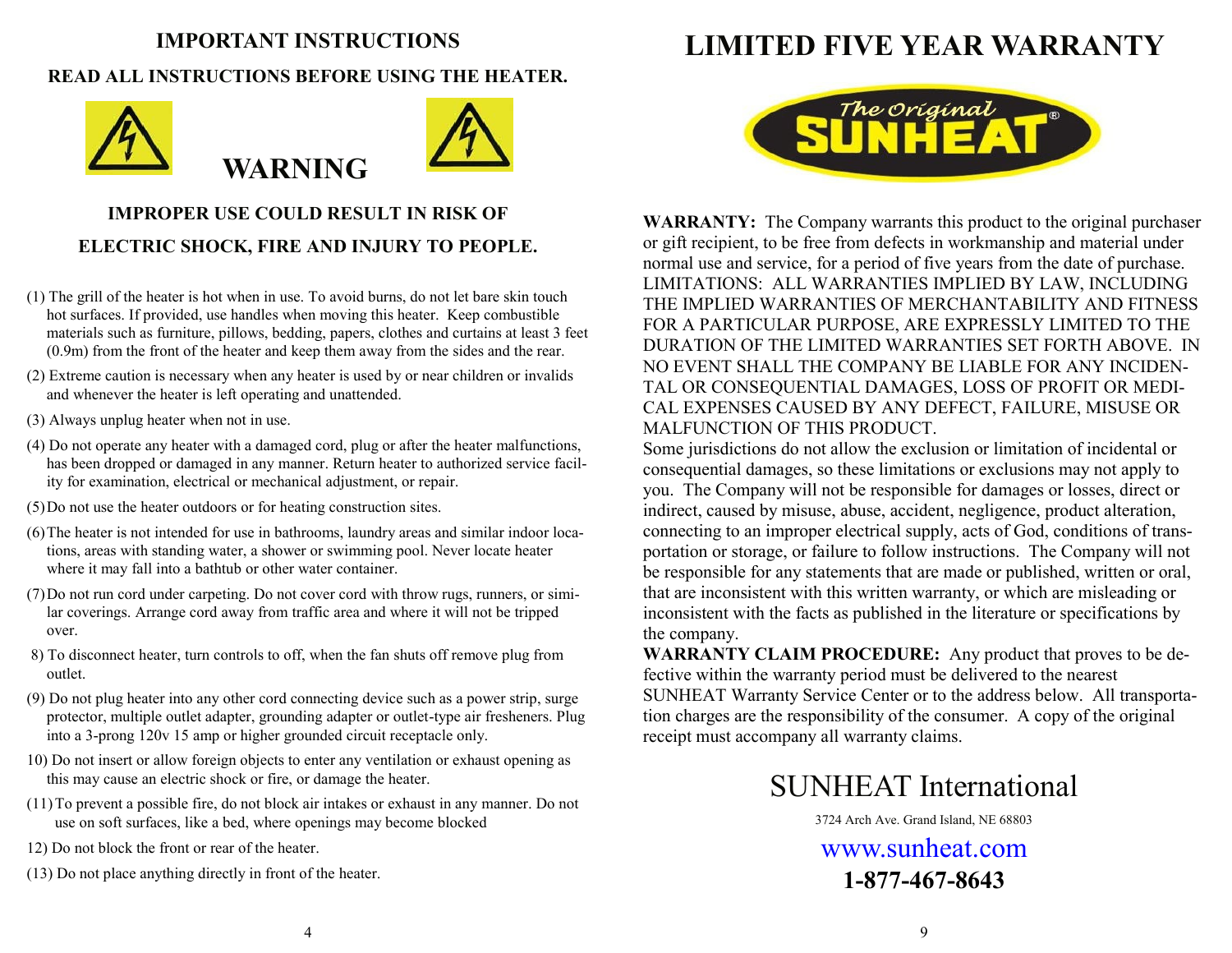### **AIR FILTER MAINTENANCE**

The Original SUNHEAT Heating System is equipped with a lifetime washable air filter which is easy to clean. The manufacturer recommends the filter be cleaned a minimum of once per month. If you have pets or the heater is operated in a rural area you may need to clean the filter more often.

To clean the air filter, follow these steps:

- 1. Remove the air filter from the rear of the unit by tilting out.
- 2. Run warm tap water over the filter, the opposite direction of air flow, until sufficiently clear of dirt and dust. A small amount of mild detergent may be used.
- 3. Shake the filter until excess water is removed. Allow to air dry. **Do not use forced air to dry the filter.**
- 4. Once dry, replace the filter on the rear of the unit.
- (14) Do not force the filter to dry using alternative methods when performing filter maintenance, doing so could damage the filter.
- (15) Do not use it in areas where gasoline, paint, or flammable liquids are used or stored. A heater has hot or arcing or sparking parts inside.
- (16) Do not plug the heater into a loose fitting or broken receptacle.
- (17) Do not alter the heater's design or you will void the warranty.
- (18)The heater must be located immediately below a socket outlet.
- (19)Avoid the use of an extension cord because the extension cord may overheat and cause a risk of fire. However, if you have to use an extension cord, the cord should be No. 14 AWG.
- (20) The heater is for use on 120 volt outlets. The cord has a plug as shown at (A) in Figure below. An adapter as shown at (C) is available for connecting three-blade grounding type plugs to two-slot receptacles. (B) The green grounding wire extending from the adapter must be connected to a permanent ground such as properly grounded outlet box. The adapter should not be used if a three-slot grounded receptacle is available. Figure (D) European type plug.



**WARNING Unauthorized repair work by anyone other than the manufacturer or the authorized SUNHEAT dealer or team member you purchased from is not recommended. Please contact the company you purchased from or call SUNHEAT at 1-877-467-8643 if you have questions regarding your heater not working properly.** 

# **SAVE THESE INSTRUCTIONS**